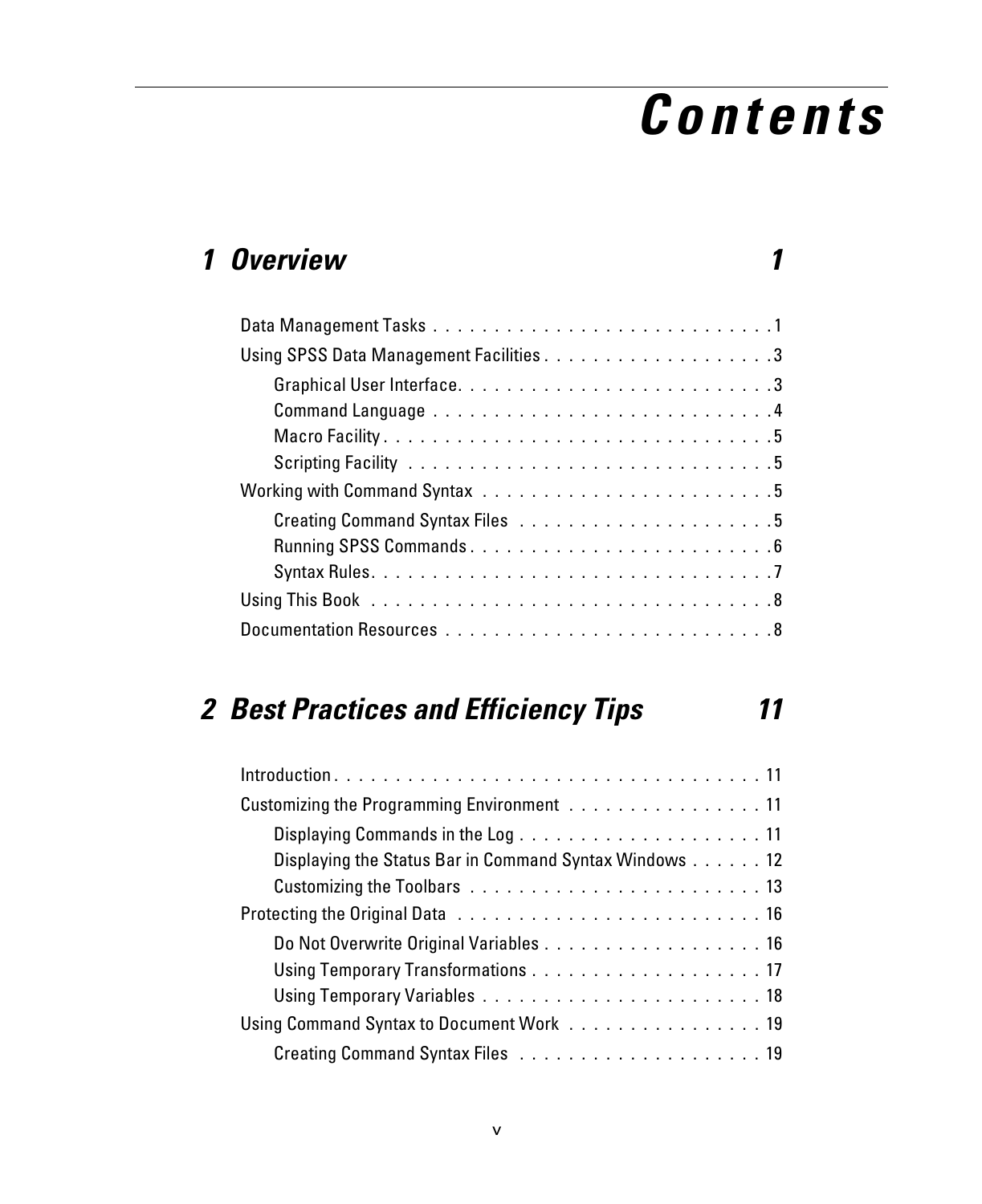| Using SET SEED to Reproduce Random Samples or Values 25 |
|---------------------------------------------------------|
|                                                         |
| Using INCLUDE with a Master Command Syntax File 26      |
|                                                         |

# *3 Getting Data into SPSS 31*

| Text Data Files with Very Wide Records. 53 |
|--------------------------------------------|
|                                            |
|                                            |
|                                            |
|                                            |
|                                            |
|                                            |
|                                            |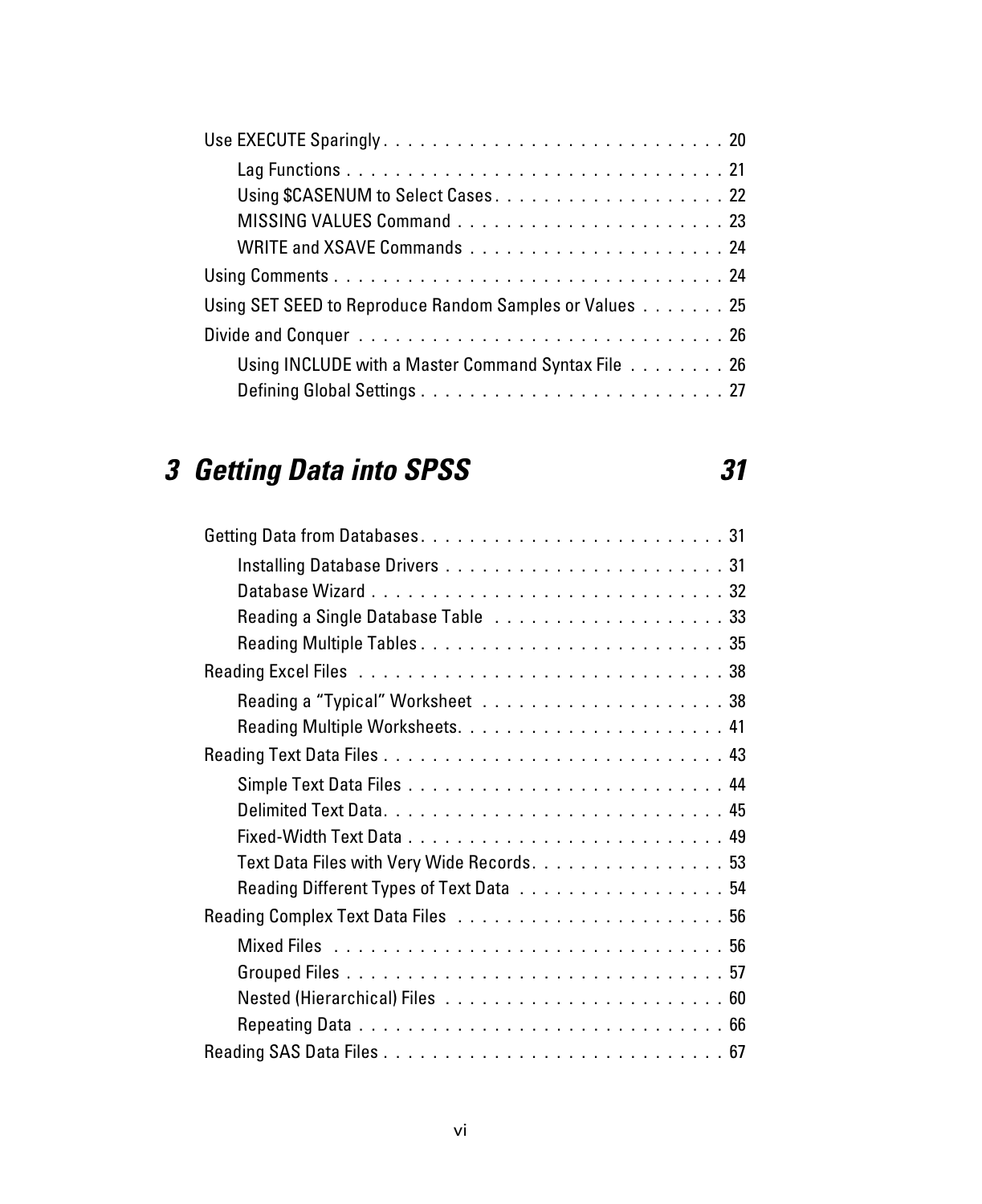## *4 Basic Data Management 71*

| Using Variable Properties As Templates 77                    |
|--------------------------------------------------------------|
|                                                              |
|                                                              |
|                                                              |
|                                                              |
|                                                              |
| Merging Files with the Same Cases but Different Variables 87 |
| Merging Files with the Same Variables but Different Cases 90 |
| Updating Data Files by Merging New Values from               |
|                                                              |
|                                                              |
|                                                              |
|                                                              |
|                                                              |
|                                                              |
|                                                              |
|                                                              |
|                                                              |
|                                                              |
|                                                              |
|                                                              |
| Arithmetic and Statistical Functions. 117                    |
| Random Value and Distribution Functions 118                  |
|                                                              |
|                                                              |
|                                                              |
|                                                              |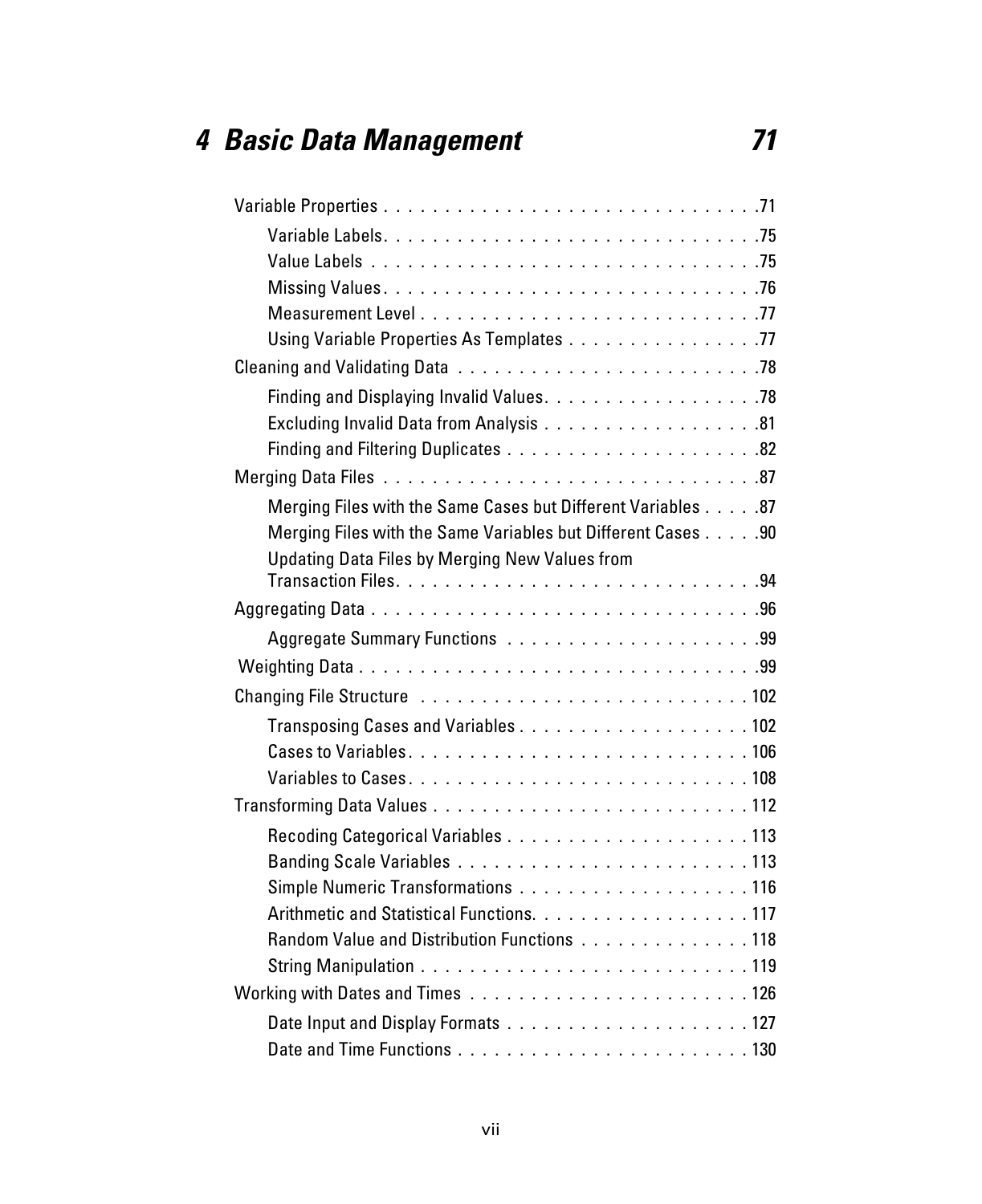## *5 Advanced Programming Features 135*

| Command Syntax Programming Structures 135                   |     |
|-------------------------------------------------------------|-----|
| Indenting Commands in Programming Structures 136            |     |
|                                                             |     |
|                                                             |     |
|                                                             |     |
| Self-Adjusting Command Syntax 149                           |     |
| Using Command Syntax to Write Command Syntax 150            |     |
| Auto-Adjusting Command Syntax Based on Data Conditions. 152 |     |
| Executing Selective Portions of Command Syntax 160          |     |
|                                                             |     |
|                                                             |     |
| <b>Errors Caused by Different Syntax Rules for</b>          |     |
|                                                             |     |
| Calculations Affected by Low Default MXL00PS Setting        | 167 |
| Missing Values in DO IF - ELSE IF - END IF Structures. 169  |     |
|                                                             |     |
| Locale-Sensitive Decimal Indicators. 172                    |     |

### *6 Macros 175*

| Doing Arithmetic with Macro Variables. 187 |  |
|--------------------------------------------|--|
|                                            |  |
|                                            |  |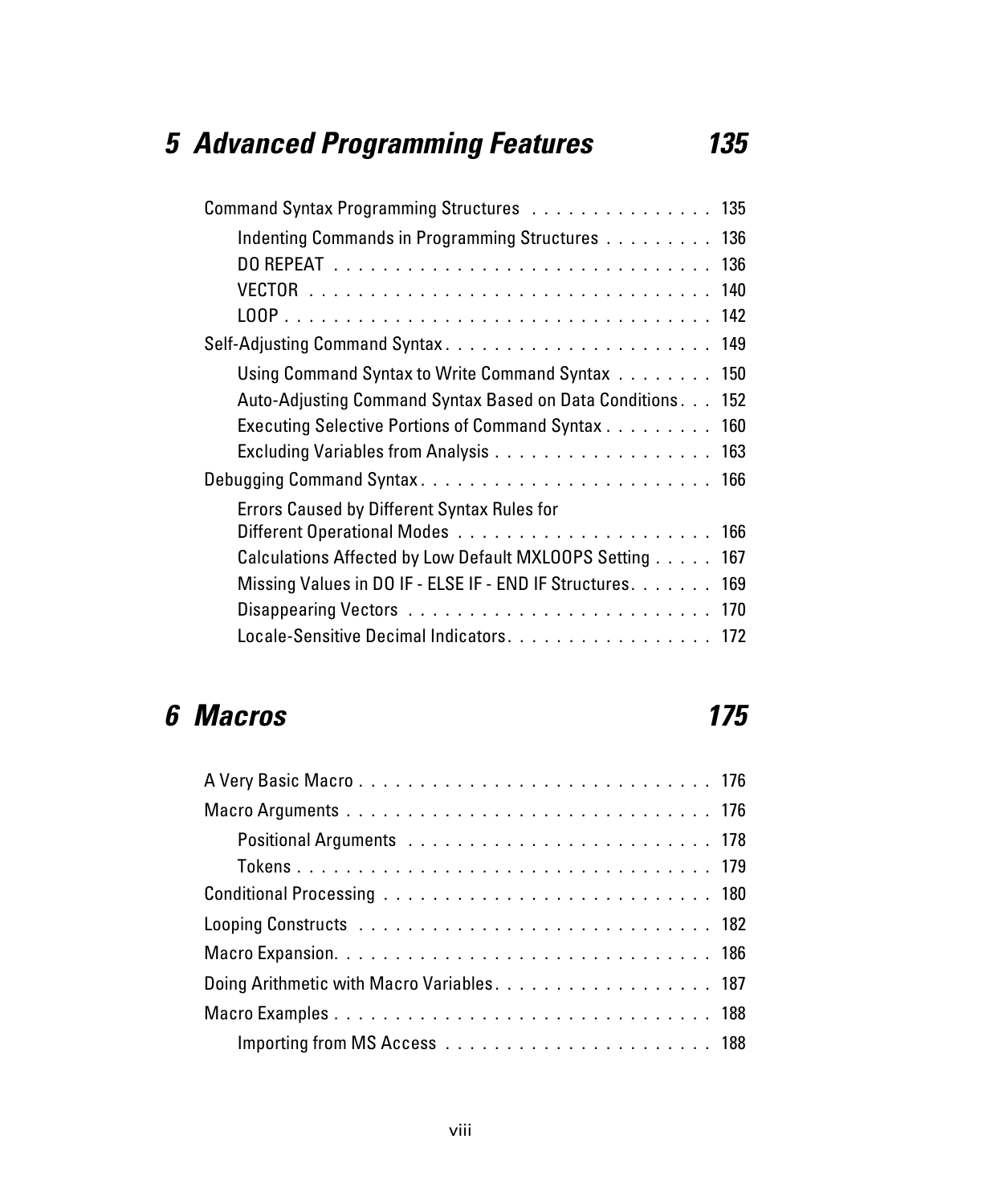| Defining a List of Variables between Two Variables 191           |  |
|------------------------------------------------------------------|--|
|                                                                  |  |
| Reducing a String to Minimum Length 196                          |  |
| Including a Procedure in a Loop197                               |  |
| Counting Distinct Values across Variables200                     |  |
| Recursive Macro (Macro Calling Itself). 202                      |  |
|                                                                  |  |
|                                                                  |  |
|                                                                  |  |
| Finding All Combinations of Three Letters Out of N 221           |  |
| Creating Variables Containing Bounds of the CI for the Mean. 224 |  |
|                                                                  |  |
| Printback of the Expanded Syntax228                              |  |
|                                                                  |  |
|                                                                  |  |
| Other Macro Examples Included with SPSS. 232                     |  |

## *7 Scripting 233*

| Scripting or OMS?234                                   |
|--------------------------------------------------------|
|                                                        |
|                                                        |
|                                                        |
|                                                        |
|                                                        |
|                                                        |
|                                                        |
|                                                        |
|                                                        |
| Run Simple Statistics on All Variables 244             |
| Using a Parameter in the Script Command246             |
| An Autoscript That Accepts a Parameter from Syntax 247 |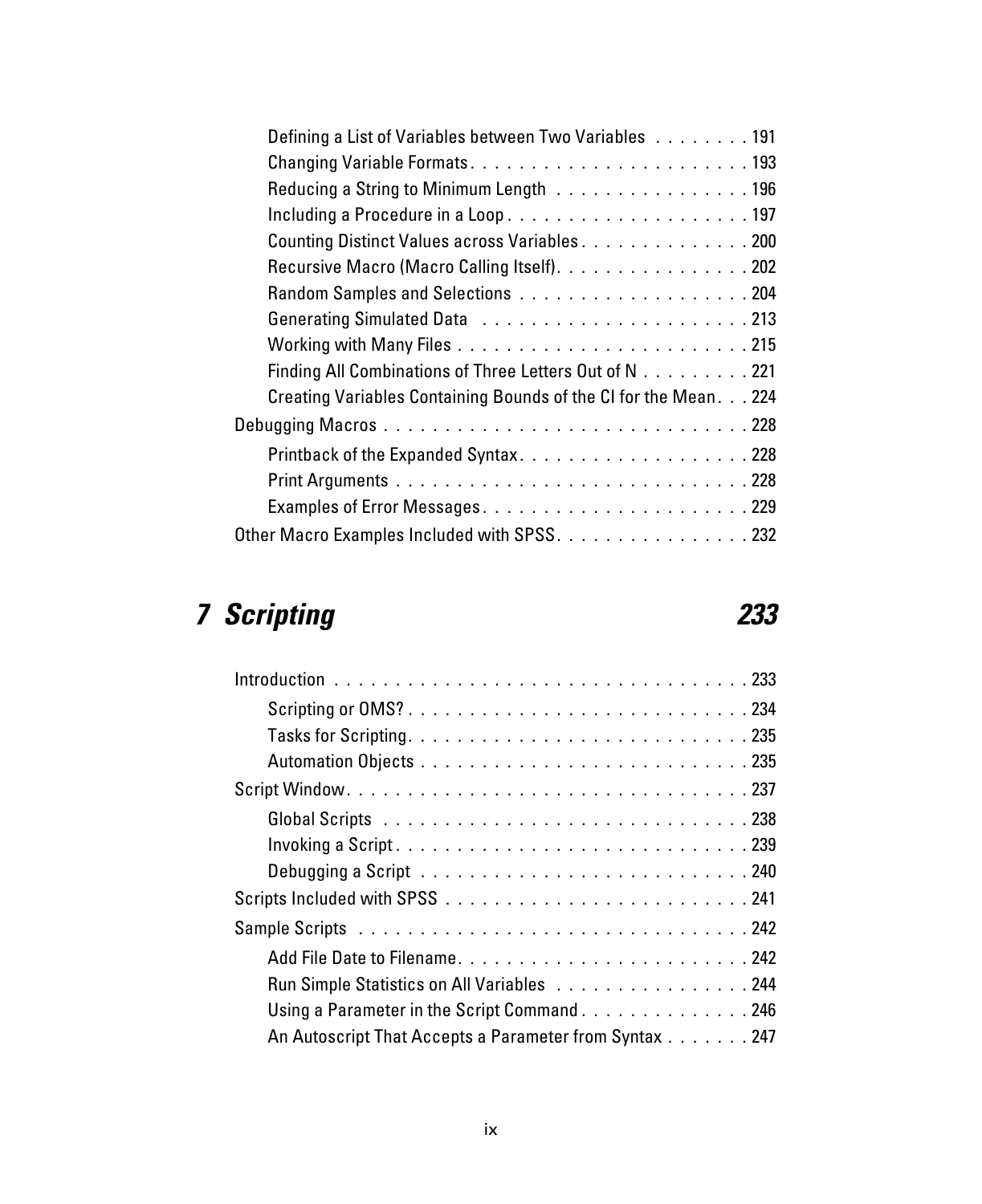| Set Data Editor Column Width to Match Data 249<br>Set the Length of All String Variables to the |
|-------------------------------------------------------------------------------------------------|
|                                                                                                 |
| Modify Page Title in Left Pane of Output Window 255                                             |
| Print Syntax with Path, Date, and Page Numbers 257                                              |
|                                                                                                 |
|                                                                                                 |
| Empty Designated Output Window 269                                                              |
|                                                                                                 |
|                                                                                                 |
|                                                                                                 |
|                                                                                                 |
|                                                                                                 |
|                                                                                                 |
| Synchronizing without the IsBusy Method 284                                                     |
|                                                                                                 |

# *8 Exporting Data and Results 289*

| Using Output Results as Input Data 290                  |  |
|---------------------------------------------------------|--|
|                                                         |  |
| Exporting Data to Other Applications and Formats 314    |  |
|                                                         |  |
|                                                         |  |
|                                                         |  |
|                                                         |  |
| Exporting Results to Other Applications and Formats 317 |  |
|                                                         |  |